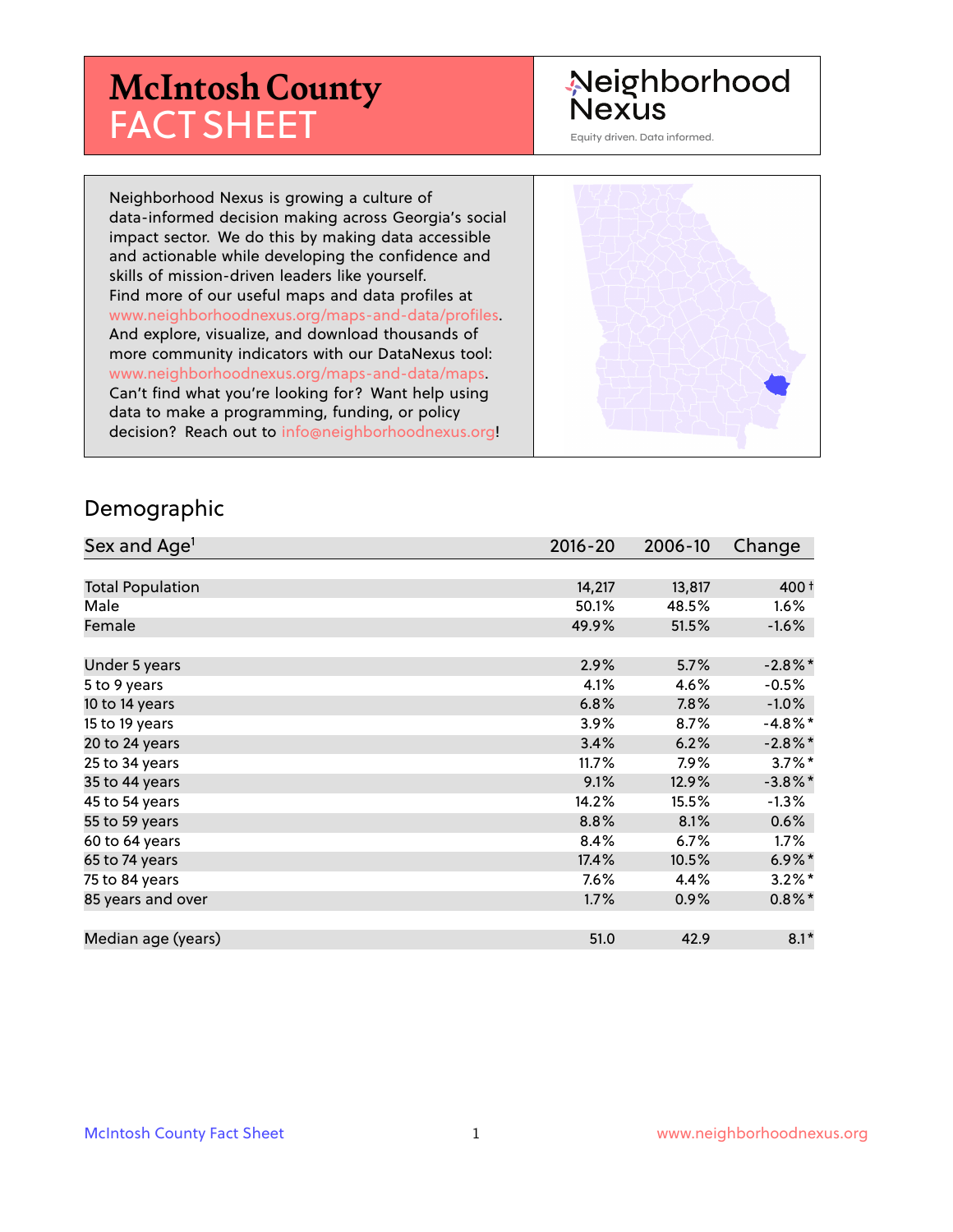# Demographic, continued...

| Race <sup>2</sup>                                            | $2016 - 20$ | 2006-10 | Change          |
|--------------------------------------------------------------|-------------|---------|-----------------|
| Total population                                             | 14,217      | 13,817  | 400 t           |
| One race                                                     | 98.7%       | 99.5%   | $-0.8\%$ *      |
| White                                                        | 62.3%       | 61.3%   | 1.0%            |
| <b>Black or African American</b>                             | 34.6%       | 37.1%   | $-2.5%$ *       |
| American Indian and Alaska Native                            | 0.1%        | 0.0%    | 0.1%            |
| Asian                                                        | 1.7%        | 0.6%    | $1.1\%$ *       |
| Native Hawaiian and Other Pacific Islander                   | 0.0%        | 0.0%    | 0.0%            |
| Some other race                                              | 0.0%        | 0.5%    | $-0.5%$         |
| Two or more races                                            | 1.3%        | 0.5%    | $0.8\%$ *       |
| Race alone or in combination with other race(s) <sup>3</sup> | $2016 - 20$ | 2006-10 | Change          |
| Total population                                             | 14,217      | 13,817  | 400 t           |
| White                                                        | 63.3%       | 61.7%   | $1.6\%$ *       |
| <b>Black or African American</b>                             | 35.8%       | 37.3%   | $-1.5%$         |
| American Indian and Alaska Native                            | 0.3%        | 0.1%    | $0.2%$ *        |
| Asian                                                        | 1.8%        | 0.8%    | 0.9%            |
| Native Hawaiian and Other Pacific Islander                   | 0.1%        | 0.0%    | 0.1%            |
| Some other race                                              | 0.1%        | 0.6%    | $-0.5%$         |
| Hispanic or Latino and Race <sup>4</sup>                     | $2016 - 20$ | 2006-10 | Change          |
| Total population                                             | 14,217      | 13,817  | 400 t           |
| Hispanic or Latino (of any race)                             | 0.4%        | 1.7%    | $-1.3%$         |
| Not Hispanic or Latino                                       | 99.6%       | 98.3%   | 1.3%            |
| White alone                                                  | 62.0%       | 60.6%   | $1.4\%$ *       |
| Black or African American alone                              | 34.6%       | 36.6%   | $-2.0\%$ *      |
| American Indian and Alaska Native alone                      | 0.1%        | $0.0\%$ | 0.1%            |
| Asian alone                                                  | 1.7%        | 0.6%    | $1.1\%$ *       |
| Native Hawaiian and Other Pacific Islander alone             | 0.0%        | 0.0%    | $0.0\%$         |
| Some other race alone                                        | 0.0%        | 0.3%    | $-0.3%$         |
| Two or more races                                            | 1.2%        | 0.1%    | $1.1\%$ *       |
| U.S. Citizenship Status <sup>5</sup>                         | $2016 - 20$ | 2006-10 | Change          |
| Foreign-born population                                      | 202         | 192     | 10 <sup>°</sup> |
| Naturalized U.S. citizen                                     | 83.2%       | 77.1%   | 6.1%            |
| Not a U.S. citizen                                           | 16.8%       | 22.9%   | $-6.1%$         |
| Citizen, Voting Age Population <sup>6</sup>                  | $2016 - 20$ | 2006-10 | Change          |
|                                                              |             |         |                 |
| Citizen, 18 and over population                              | 11,867      | 10,585  | $1,282*$        |
| Male                                                         | 48.5%       | 48.1%   | 0.4%            |
| Female                                                       | 51.5%       | 51.9%   | $-0.4%$         |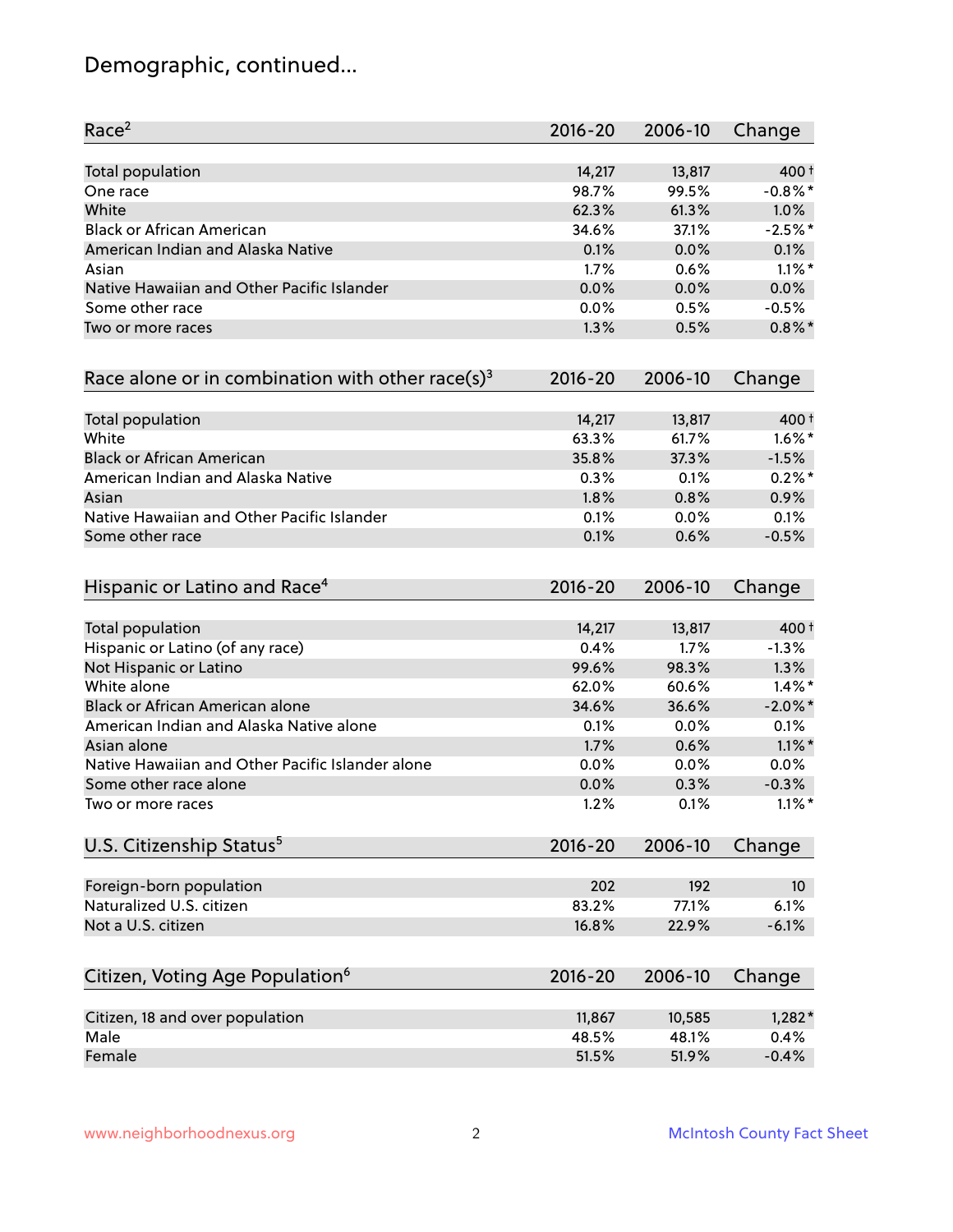#### Economic

| Income <sup>7</sup>                                 | $2016 - 20$ | 2006-10 | Change      |
|-----------------------------------------------------|-------------|---------|-------------|
|                                                     |             |         |             |
| All households                                      | 6,343       | 5,687   | 656*        |
| Less than \$10,000                                  | 6.1%        | 10.4%   | $-4.3%$     |
| \$10,000 to \$14,999                                | 5.7%        | 10.1%   | $-4.4%$     |
| \$15,000 to \$24,999                                | 15.2%       | 12.9%   | 2.3%        |
| \$25,000 to \$34,999                                | 8.1%        | 11.8%   | $-3.7%$     |
| \$35,000 to \$49,999                                | 12.6%       | 13.2%   | $-0.5%$     |
| \$50,000 to \$74,999                                | 16.0%       | 21.2%   | $-5.2%$     |
| \$75,000 to \$99,999                                | 19.3%       | 9.1%    | 10.2%*      |
| \$100,000 to \$149,999                              | 10.2%       | 8.5%    | 1.7%        |
| \$150,000 to \$199,999                              | 4.9%        | 2.0%    | $2.9\%*$    |
| \$200,000 or more                                   | 1.9%        | 0.7%    | $1.2\%$ *   |
| Median household income (dollars)                   | 56,262      | 39,075  | 17,187*     |
| Mean household income (dollars)                     | 64,012      | 50,395  | 13,618*     |
| With earnings                                       | 70.5%       | 73.3%   | $-2.9%$     |
| Mean earnings (dollars)                             | 60,740      | 51,681  | 9,059       |
| <b>With Social Security</b>                         | 51.1%       | 38.5%   | 12.7%*      |
| Mean Social Security income (dollars)               | 17,961      | 15,130  | $2,831*$    |
| With retirement income                              | 27.9%       | 21.5%   | $6.4\%$ *   |
| Mean retirement income (dollars)                    | 25,351      | 17,888  | $7,463*$    |
| With Supplemental Security Income                   | 9.4%        | 4.4%    | $5.0\%$ *   |
| Mean Supplemental Security Income (dollars)         | 10,994      | 6,580   | $4,414*$    |
| With cash public assistance income                  | 0.9%        | 0.9%    | 0.0%        |
| Mean cash public assistance income (dollars)        | 1,270       | 7,029   | $-5,759$    |
| With Food Stamp/SNAP benefits in the past 12 months | 20.4%       | 8.3%    | 12.1%*      |
|                                                     |             |         |             |
| Families                                            | 4,323       | 3,825   | 498         |
| Less than \$10,000                                  | 2.5%        | 4.6%    | $-2.1%$     |
| \$10,000 to \$14,999                                | 2.7%        | 4.9%    | $-2.2%$     |
| \$15,000 to \$24,999                                | 10.9%       | 11.4%   | $-0.5%$     |
| \$25,000 to \$34,999                                | 5.8%        | 11.1%   | $-5.3\%$ *  |
| \$35,000 to \$49,999                                | 13.3%       | 14.3%   | $-1.0\%$    |
| \$50,000 to \$74,999                                | 17.2%       | 28.4%   | $-11.2\%$ * |
| \$75,000 to \$99,999                                | 25.3%       | 10.3%   | 15.0%*      |
| \$100,000 to \$149,999                              | 13.7%       | 11.5%   | 2.2%        |
| \$150,000 to \$199,999                              | 6.1%        | 3.0%    | 3.1%        |
| \$200,000 or more                                   | 2.5%        | 0.4%    | $2.1\%$ *   |
| Median family income (dollars)                      | 73,152      | 51,765  | 21,387*     |
| Mean family income (dollars)                        | 76,306      | 60,252  | 16,054*     |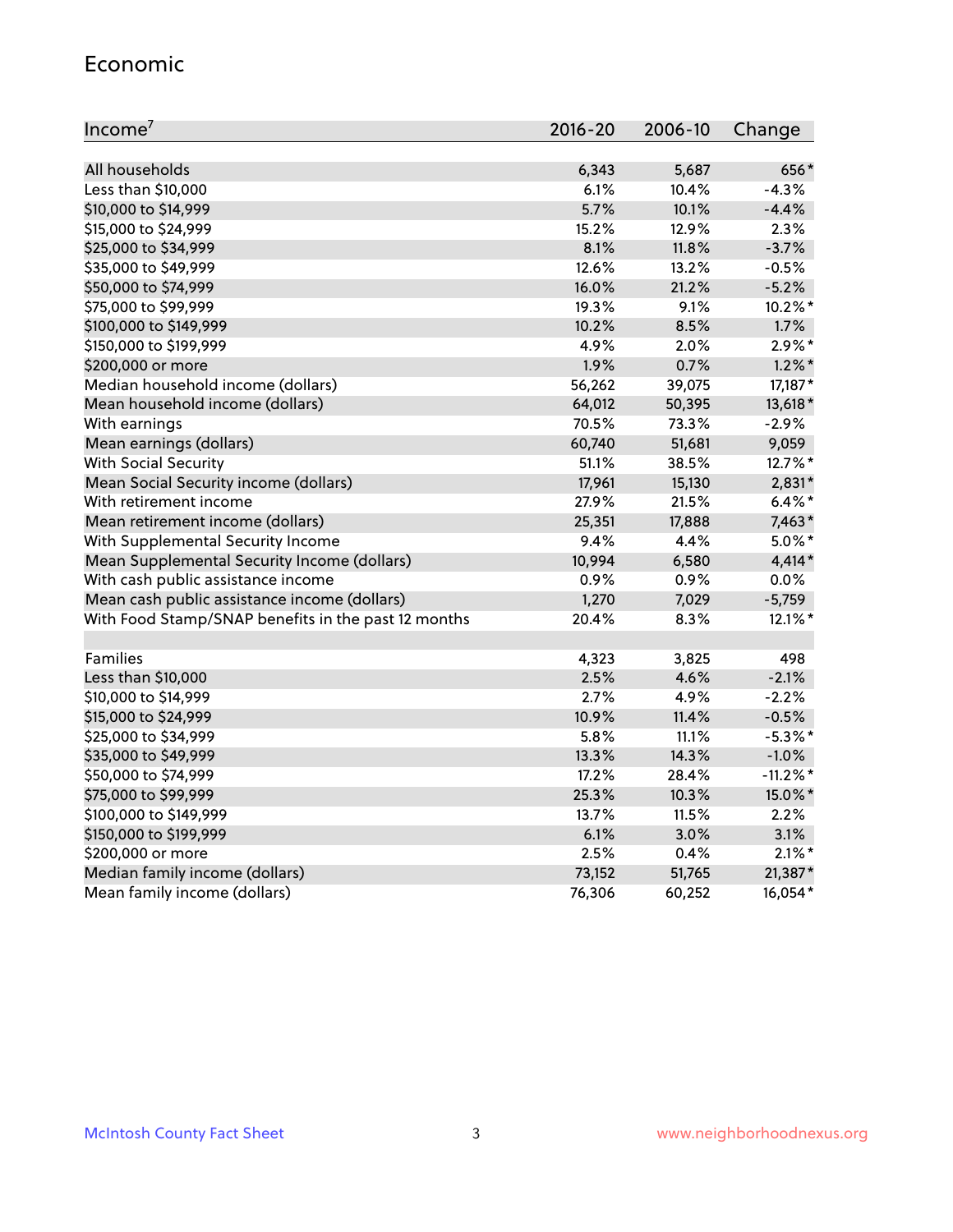### Economic, continued...

| Income, continued <sup>8</sup>                           | $2016 - 20$ | 2006-10 | Change   |
|----------------------------------------------------------|-------------|---------|----------|
|                                                          |             |         |          |
| Nonfamily households                                     | 2,020       | 1,862   | 158      |
| Median nonfamily income (dollars)                        | 22,617      | 17,724  | 4,893    |
| Mean nonfamily income (dollars)                          | 33,576      | 27,479  | 6,097    |
|                                                          |             |         |          |
| Median earnings for workers (dollars)                    | 28,001      | 22,048  | $5,953*$ |
| Median earnings for male full-time, year-round workers   | 45,446      | 35,473  | 9,973    |
| (dollars)                                                |             |         |          |
| Median earnings for female full-time, year-round workers | 34,060      | 25,607  | 8,453*   |
| (dollars)                                                |             |         |          |
|                                                          |             |         |          |
| Per capita income (dollars)                              | 28,352      | 20,964  | 7,389*   |
|                                                          |             |         |          |
| Families and People Below Poverty Level <sup>9</sup>     | $2016 - 20$ | 2006-10 | Change   |
|                                                          |             |         |          |
| All families                                             | 9.4%        | 11.2%   | $-1.8%$  |
| With related children under 18 years                     | 16.2%       | 23.8%   | $-7.6%$  |
| With related children under 5 years only                 | 22.1%       | 16.3%   | 5.7%     |
| Married couple families                                  | 3.0%        | 4.5%    | $-1.5%$  |
| With related children under 18 years                     | 2.0%        | 9.5%    | $-7.5%$  |
| With related children under 5 years only                 | $0.0\%$     | 0.0%    | 0.0%     |
| Families with female householder, no husband present     | 30.8%       | 30.5%   | 0.3%     |
| With related children under 18 years                     | 52.4%       | 45.8%   | 6.7%     |
| With related children under 5 years only                 | 100.0%      | 50.6%   | 49.4%    |
|                                                          |             |         |          |
| All people                                               | 15.0%       | 16.6%   | $-1.7%$  |
| Under 18 years                                           | 19.2%       | 24.7%   | $-5.4%$  |
| Related children under 18 years                          | 19.2%       | 24.7%   | $-5.4%$  |
| Related children under 5 years                           | 11.8%       | 18.3%   | $-6.5%$  |
| Related children 5 to 17 years                           | 20.5%       | 26.8%   | $-6.3%$  |
| 18 years and over                                        | 14.2%       | 14.2%   | $-0.0%$  |
| 18 to 64 years                                           | 16.5%       | 14.4%   | 2.0%     |
| 65 years and over                                        | 9.3%        | 13.3%   | $-4.0%$  |
| People in families                                       | 10.8%       | 13.3%   | $-2.5%$  |
| Unrelated individuals 15 years and over                  | 34.7%       | 33.0%   | 1.6%     |
|                                                          |             |         |          |
| Non-Hispanic white people                                | 10.8%       | 16.1%   | $-5.3%$  |
| Black or African-American people                         | 23.7%       | 18.3%   | 5.4%     |
| Asian people                                             | 0.0%        | 0.0%    | 0.0%     |
| Hispanic or Latino people                                | 0.0%        | 29.5%   | $-29.5%$ |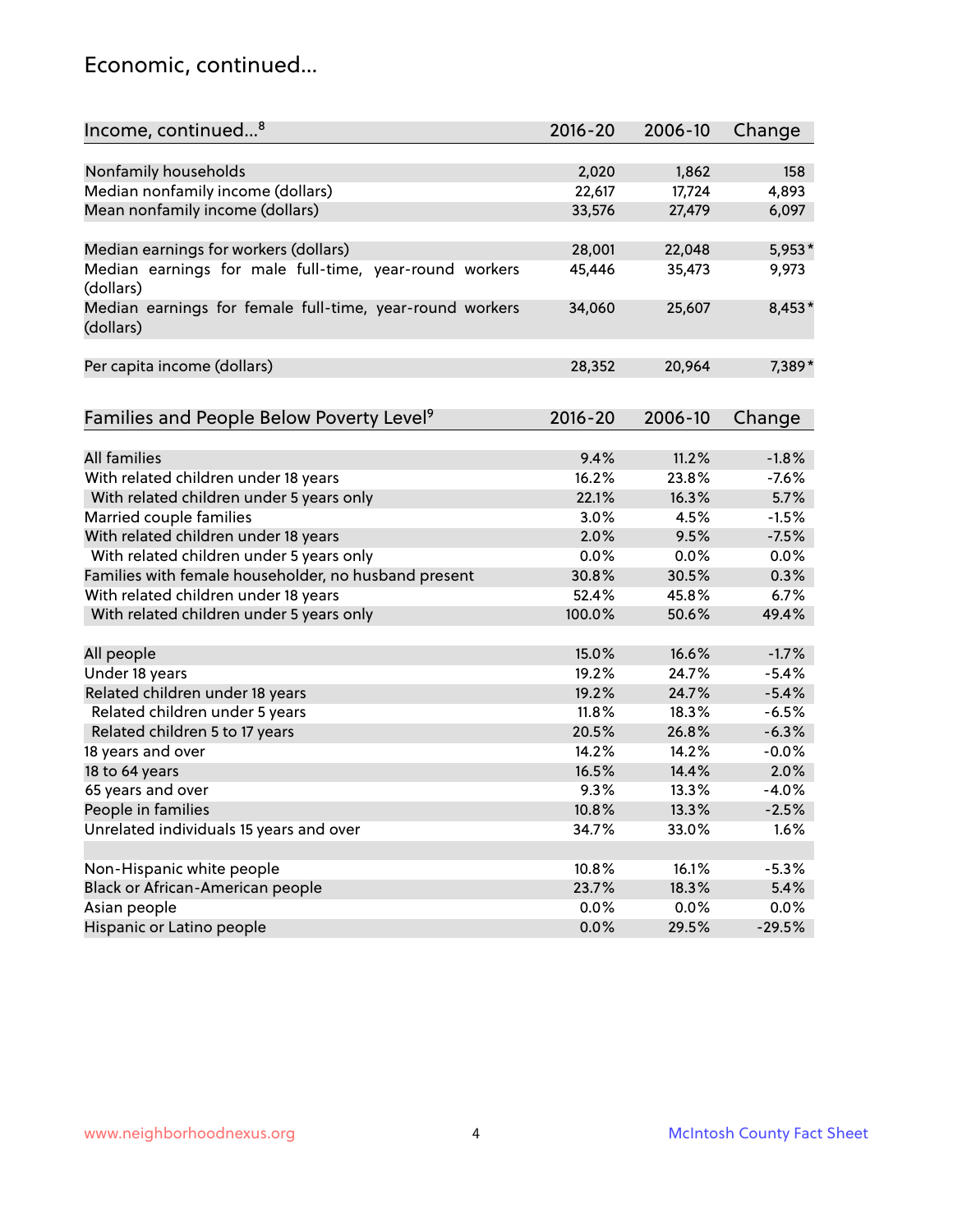# Employment

| Employment Status <sup>10</sup>                                                               | 2010           | 2020           | Change          |
|-----------------------------------------------------------------------------------------------|----------------|----------------|-----------------|
| In Labor Force                                                                                | 5,949          | 6,289          | 6,289           |
| <b>Unemployment Rate</b>                                                                      | 5.7%           | 10.6%          | $-4.9%$         |
| Industry <sup>11</sup>                                                                        | $2016 - 20$    | 2006-10        | Change          |
| Civilian employed population 16 years and over                                                | 6,292          | 6,230          | 62              |
| Agriculture, forestry, fishing and hunting, and mining                                        | 2.4%           | 5.3%           | $-2.9%$         |
| Construction                                                                                  | 3.9%           | 13.1%          | $-9.3%$         |
| Manufacturing                                                                                 | 12.5%          | 8.6%           | 3.9%            |
| Wholesale trade                                                                               | 5.1%           | 1.6%           | $3.5\%$ *       |
| Retail trade                                                                                  | 13.5%          | 10.8%          | 2.7%            |
| Transportation and warehousing, and utilities                                                 | 8.8%           | 4.7%           | $4.1\%$ *       |
| Information                                                                                   | 1.5%           | 1.2%           | 0.4%            |
| Finance and insurance, and real estate and rental and leasing                                 | 3.8%           | 3.6%           | 0.1%            |
| Professional, scientific, and management, and administrative<br>and waste management services | 14.6%          | 6.5%           | $8.1\%$ *       |
| Educational services, and health care and social assistance                                   | 16.7%          | 18.2%          | $-1.5%$         |
| Arts, entertainment, and recreation, and accommodation and<br>food services                   | 6.5%           | 11.0%          | $-4.5%$         |
| Other services, except public administration                                                  | 6.6%           | 5.6%           | 1.0%            |
| <b>Public administration</b>                                                                  | 4.2%           | 9.8%           | $-5.6\%$ *      |
| Occupation <sup>12</sup>                                                                      | $2016 - 20$    | 2006-10        | Change          |
|                                                                                               |                |                |                 |
| Civilian employed population 16 years and over                                                | 6,292          | 6,230          | 62              |
| Management, business, science, and arts occupations                                           | 24.5%          | 27.6%          | $-3.1%$         |
| Service occupations                                                                           | 19.1%          | 19.8%          | $-0.7%$         |
| Sales and office occupations<br>Natural<br>and<br>maintenance                                 | 27.7%<br>15.1% | 21.7%<br>17.0% | 6.0%<br>$-1.9%$ |
| resources,<br>construction,<br>occupations                                                    |                |                |                 |
| Production, transportation, and material moving occupations                                   | 13.7%          | 13.9%          | $-0.2%$         |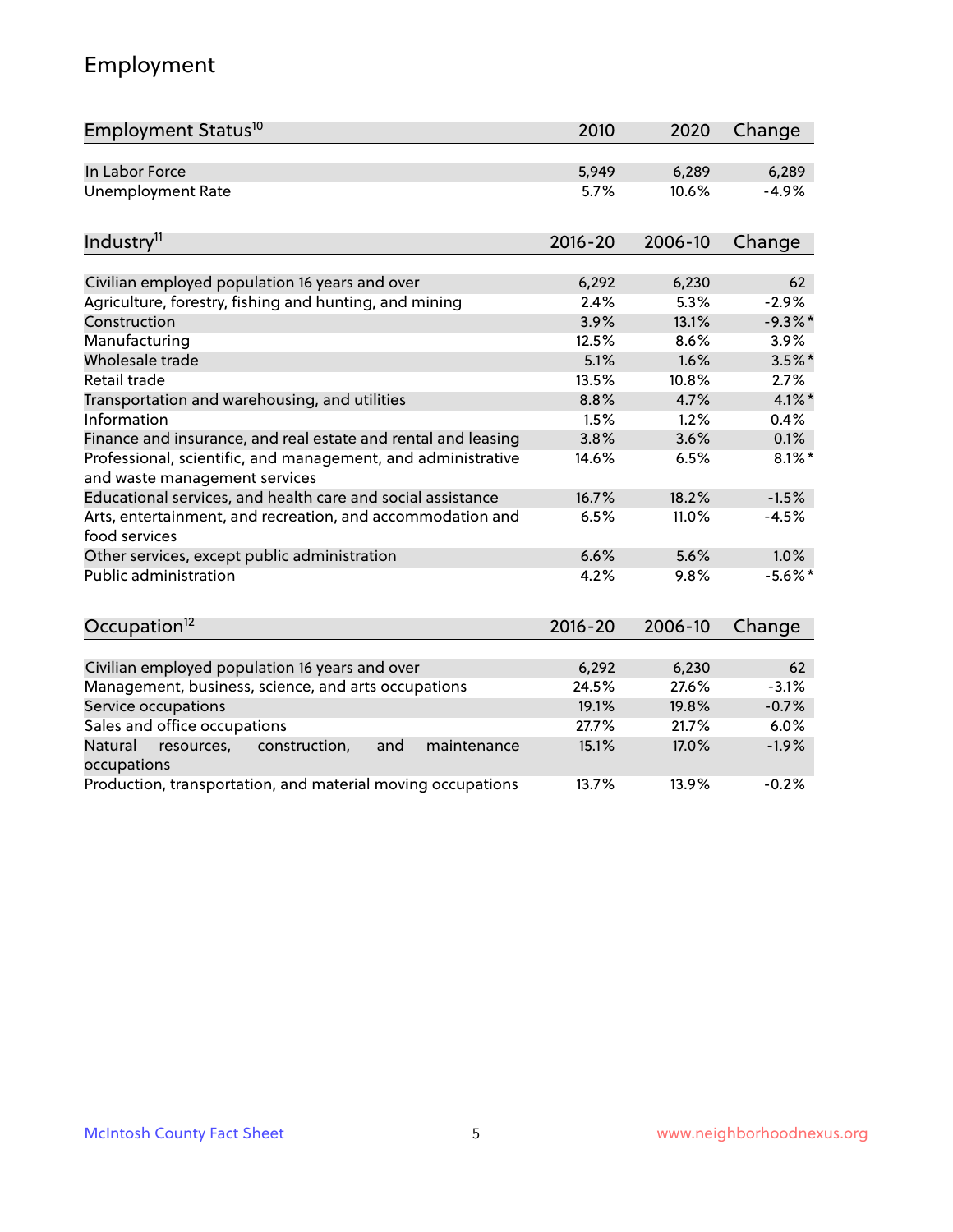# Employment, continued...

| Class of Worker <sup>13</sup>                          | $2016 - 20$ | 2006-10 | Change     |
|--------------------------------------------------------|-------------|---------|------------|
| Civilian employed population 16 years and over         | 6,292       | 6,230   | 62         |
| Private wage and salary workers                        | 79.0%       | 66.6%   | 12.4%*     |
| Government workers                                     | 14.0%       | 23.1%   | $-9.0\%$ * |
| Self-employed in own not incorporated business workers | 5.9%        | 9.9%    | $-4.0\%$ * |
| <b>Unpaid family workers</b>                           | 1.1%        | 0.5%    | 0.6%       |
|                                                        |             |         |            |
| Job Flows <sup>14</sup>                                | 2019        | 2010    | Change     |
| Total Jobs in county                                   | 1,799       | 1,736   | 63         |
| Held by residents of county                            | 41.2%       | 46.1%   | $-4.9%$    |
| Held by non-residents of county                        | 58.8%       | 53.9%   | 4.9%       |
|                                                        |             |         |            |
| Jobs by Industry Sector <sup>15</sup>                  | 2019        | 2010    | Change     |
| Total Jobs in county                                   | 1,799       | 1,736   | 63         |
| Goods Producing sectors                                | 15.0%       | 6.3%    | 8.7%       |
| Trade, Transportation, and Utilities sectors           | 20.9%       | 29.8%   | $-8.9%$    |
| All Other Services sectors                             | 64.1%       | 63.9%   | 0.2%       |
|                                                        |             |         |            |
| Total Jobs in county held by county residents          | 742         | 801     | $-59$      |
| <b>Goods Producing sectors</b>                         | 6.9%        | 5.6%    | 1.3%       |
| Trade, Transportation, and Utilities sectors           | 25.3%       | 19.7%   | 5.6%       |
| All Other Services sectors                             | 67.8%       | 74.7%   | $-6.9%$    |
| Jobs by Earnings <sup>16</sup>                         | 2019        | 2010    | Change     |
|                                                        |             |         |            |
| Total Jobs in county                                   | 1,799       | 1,736   | 63         |
| Jobs with earnings \$1250/month or less                | 31.4%       | 41.3%   | $-9.9%$    |
| Jobs with earnings \$1251/month to \$3333/month        | 38.1%       | 39.7%   | $-1.7%$    |
| Jobs with earnings greater than \$3333/month           | 30.5%       | 19.0%   | 11.6%      |
| Total Jobs in county held by county residents          | 742         | 801     | -59        |
| Jobs with earnings \$1250/month or less                | 36.4%       | 38.5%   | $-2.1%$    |
| Jobs with earnings \$1251/month to \$3333/month        | 41.1%       | 45.6%   | $-4.5%$    |
| Jobs with earnings greater than \$3333/month           | 22.5%       | 16.0%   | 6.5%       |
|                                                        |             |         |            |
| Jobs by Age of Worker <sup>17</sup>                    | 2019        | 2010    | Change     |
|                                                        |             |         |            |
| Total Jobs in county                                   | 1,799       | 1,736   | 63         |
| Jobs with workers age 29 or younger                    | 24.0%       | 29.4%   | $-5.4%$    |
| Jobs with workers age 30 to 54                         | 47.9%       | 50.3%   | $-2.5%$    |
| Jobs with workers age 55 or older                      | 28.1%       | 20.3%   | 7.9%       |
| Total Jobs in county held by county residents          | 742         | 801     | $-59$      |
| Jobs with workers age 29 or younger                    | 22.6%       | 22.1%   | 0.5%       |
| Jobs with workers age 30 to 54                         | 43.0%       | 51.1%   | $-8.1%$    |
| Jobs with workers age 55 or older                      | 34.4%       | 26.8%   | 7.5%       |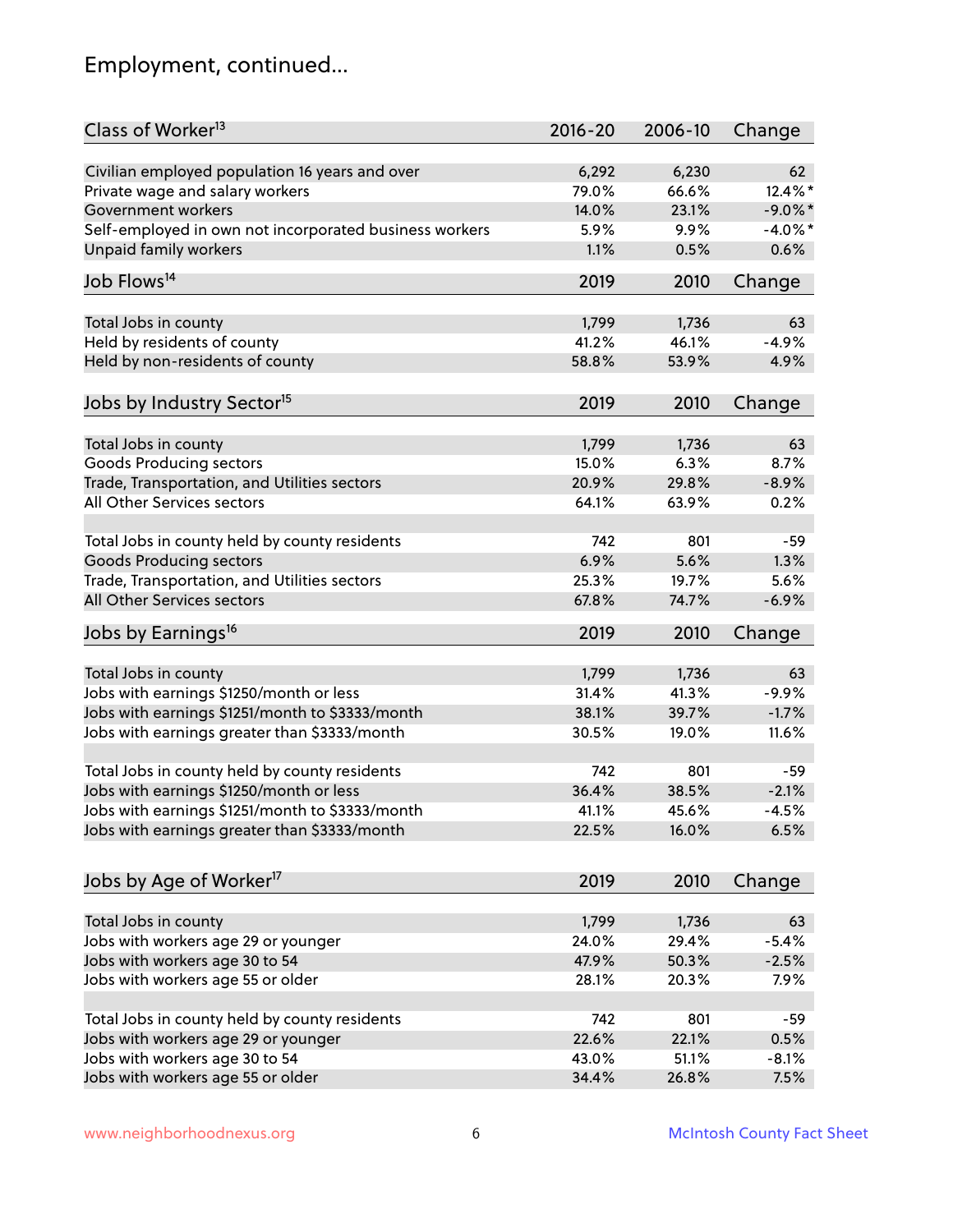#### Education

| Early Learning <sup>18</sup>                        |         |         | 2022       |
|-----------------------------------------------------|---------|---------|------------|
| Licensed Capacity of Early Learning Centers         |         |         | 183        |
| Licenced capacity per 1,000 children ages 0-4       |         |         | 324.5      |
|                                                     |         |         |            |
| School Enrollment <sup>19</sup>                     | 2022    | 2010    | Change     |
| <b>Enrolled in Public School</b>                    | 1,263   | 1,802   | $-539$     |
| White                                               | 51.1%   | 51.9%   | $-0.9%$    |
| <b>Black or African-American</b>                    | 40.1%   | 44.2%   | $-4.1%$    |
| Asian                                               | 0.5%    | 0.0%    | 0.5%       |
| <b>Native American</b>                              | 0.2%    | 0.0%    | 0.2%       |
| Pacific Islander                                    | 0.1%    | 0.0%    | 0.0%       |
| <b>Biracial or Multi-Racial</b>                     | 5.9%    | 0.0%    | 5.9%       |
| Hispanic or Latino                                  | 2.3%    | 0.0%    | 2.3%       |
| Georgia Milestones: 3rd Grade Reading <sup>20</sup> |         |         | 2019       |
|                                                     |         |         |            |
| Number of Students Tested                           |         |         | 92         |
| Proficient or Distinguished                         |         |         | 27.2%      |
| Georgia Milestones: 8th Grade Math <sup>21</sup>    |         |         | 2019       |
| Number of Students Tested                           |         |         | 92         |
| Proficient or Distinguished                         |         |         | 13.0%      |
|                                                     |         |         |            |
| Graduation Rates <sup>22</sup>                      | 2021    | 2012    | Change     |
|                                                     |         |         |            |
| Cohort                                              | 80      | 136     | $-56$      |
| <b>High School Graduation Rate</b>                  | 97.5%   | 82.4%   | 15.1%      |
| Educational Attainment <sup>23</sup>                | 2016-20 | 2006-10 | Change     |
|                                                     |         |         |            |
| Population 25 years and over                        | 11,209  | 9,251   | $1,958*$   |
| Less than 9th grade                                 | 0.9%    | 9.1%    | $-8.2\%$ * |
| 9th to 12th grade, no diploma                       | 12.6%   | 15.8%   | $-3.2%$    |
| High school graduate (includes equivalency)         | 38.6%   | 37.6%   | 1.0%       |
| Some college, no degree                             | 23.6%   | 16.1%   | $7.6\%$ *  |
| Associate's degree                                  | 6.8%    | 6.4%    | 0.4%       |
| Bachelor's degree                                   | 11.4%   | 8.7%    | 2.7%       |
| Graduate or professional degree                     | 6.1%    | 6.3%    | $-0.2%$    |
| Percent high school graduate or higher              | 86.5%   | 75.1%   | $11.4\%$ * |
| Percent bachelor's degree or higher                 | 17.5%   | 15.0%   | 2.5%       |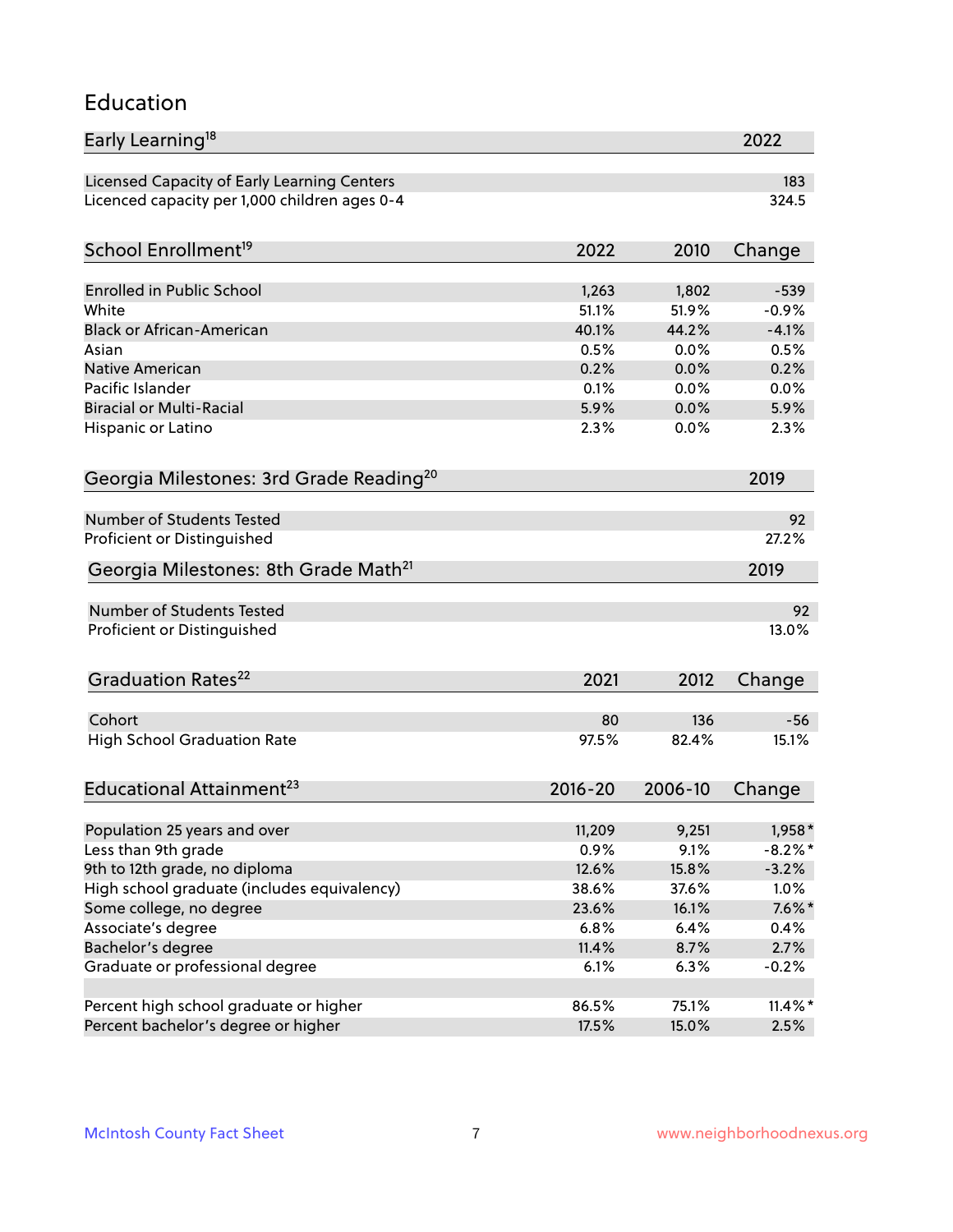### Housing

| Households by Type <sup>24</sup>                     | 2016-20     | 2006-10 | Change     |
|------------------------------------------------------|-------------|---------|------------|
|                                                      |             |         |            |
| <b>Total households</b>                              | 6,343       | 5,687   | 656*       |
| Family households (families)                         | 68.2%       | 67.3%   | 0.9%       |
| With own children under 18 years                     | 17.4%       | 23.3%   | $-5.9%$    |
| Married-couple family                                | 50.5%       | 48.6%   | 1.9%       |
| With own children of the householder under 18 years  | 13.0%       | 12.8%   | 0.2%       |
| Male householder, no wife present, family            | 4.2%        | 2.8%    | 1.4%       |
| With own children of the householder under 18 years  | 0.2%        | 1.9%    | $-1.7%$    |
| Female householder, no husband present, family       | 13.5%       | 15.9%   | $-2.4%$    |
| With own children of the householder under 18 years  | 4.2%        | 8.6%    | $-4.4\%$ * |
| Nonfamily households                                 | 31.8%       | 32.7%   | $-0.9%$    |
| Householder living alone                             | 28.9%       | 27.6%   | 1.4%       |
| 65 years and over                                    | 14.0%       | 12.6%   | 1.4%       |
| Households with one or more people under 18 years    | 24.3%       | 27.7%   | $-3.4%$    |
|                                                      | 45.2%       | 29.7%   | 15.5%*     |
| Households with one or more people 65 years and over |             |         |            |
| Average household size                               | 2.23        | 2.43    | $-0.20$    |
| Average family size                                  | 2.68        | 3.00    | $-0.32$    |
| Housing Occupancy <sup>25</sup>                      | $2016 - 20$ | 2006-10 | Change     |
|                                                      |             |         |            |
| Total housing units                                  | 9,631       | 8,586   | $1,045*$   |
| Occupied housing units                               | 65.9%       | 66.2%   | $-0.4%$    |
| Vacant housing units                                 | 34.1%       | 33.8%   | 0.4%       |
|                                                      |             |         |            |
| Homeowner vacancy rate                               | 1.6         | 5.7     | $-4.0*$    |
| Rental vacancy rate                                  | 10.9        | 6.4     | 4.5        |
| Units in Structure <sup>26</sup>                     | $2016 - 20$ | 2006-10 | Change     |
|                                                      |             |         |            |
| Total housing units                                  | 9,631       | 8,586   | $1,045*$   |
| 1-unit, detached                                     | 64.0%       | 56.9%   | $7.1\%$ *  |
| 1-unit, attached                                     | 1.3%        | 0.0%    | $1.2\%$ *  |
| 2 units                                              | 0.0%        | 0.6%    | $-0.6%$    |
| 3 or 4 units                                         | 0.2%        | 1.5%    | $-1.3\%$ * |
| 5 to 9 units                                         | 1.1%        | 1.0%    | 0.1%       |
| 10 to 19 units                                       | 2.9%        | 0.2%    | $2.7\%$ *  |
| 20 or more units                                     | 1.2%        | 0.5%    | $0.7\%$ *  |
| Mobile home                                          | 29.3%       | 39.2%   | $-9.9%$ *  |
| Boat, RV, van, etc.                                  | 0.1%        | 0.0%    | 0.1%       |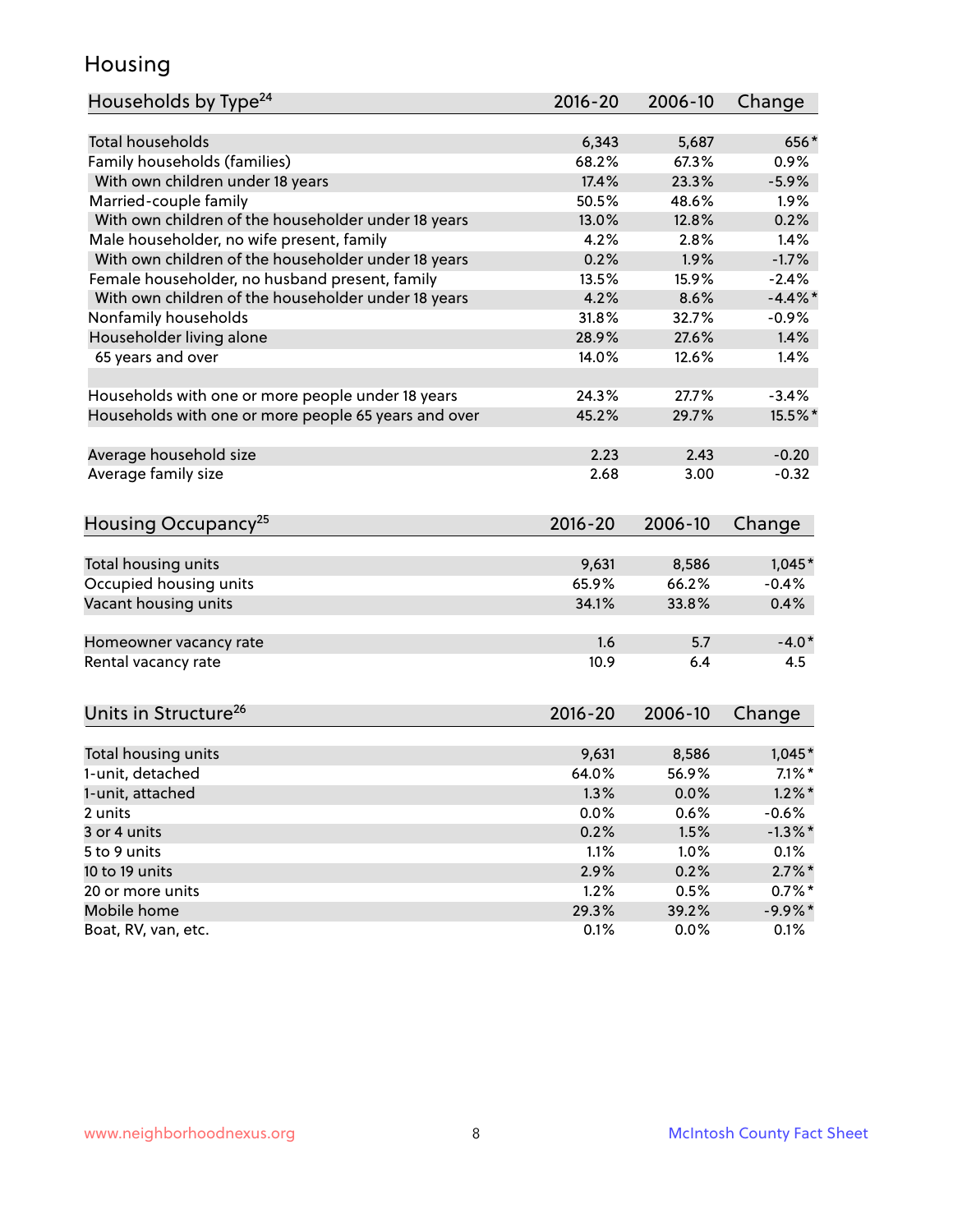# Housing, Continued...

| Total housing units<br>9,631<br>Built 2014 or later<br>0.5%<br>Built 2010 to 2013<br>3.2%<br>30.4%<br>Built 2000 to 2009<br>23.3%<br>Built 1990 to 1999 | 8,586<br>(X)<br>(X)<br>14.1%<br>29.8%<br>15.7%<br>20.0%<br>9.0%<br>3.4%<br>3.8% | $1,045*$<br>(X)<br>(X)<br>$16.3\%$ *<br>$-6.5%$ *<br>$-3.6%$<br>$-9.4\%$ *<br>$-0.0%$ |
|---------------------------------------------------------------------------------------------------------------------------------------------------------|---------------------------------------------------------------------------------|---------------------------------------------------------------------------------------|
|                                                                                                                                                         |                                                                                 |                                                                                       |
|                                                                                                                                                         |                                                                                 |                                                                                       |
|                                                                                                                                                         |                                                                                 |                                                                                       |
|                                                                                                                                                         |                                                                                 |                                                                                       |
|                                                                                                                                                         |                                                                                 |                                                                                       |
| Built 1980 to 1989<br>12.1%                                                                                                                             |                                                                                 |                                                                                       |
| Built 1970 to 1979<br>10.7%                                                                                                                             |                                                                                 |                                                                                       |
| 9.0%<br>Built 1960 to 1969                                                                                                                              |                                                                                 |                                                                                       |
| Built 1950 to 1959<br>4.2%                                                                                                                              |                                                                                 | 0.8%                                                                                  |
| Built 1940 to 1949<br>3.5%                                                                                                                              |                                                                                 | $-0.3%$                                                                               |
| Built 1939 or earlier<br>3.2%                                                                                                                           | 4.3%                                                                            | $-1.0%$                                                                               |
| Housing Tenure <sup>28</sup><br>2016-20                                                                                                                 | 2006-10                                                                         | Change                                                                                |
| Occupied housing units<br>6,343                                                                                                                         | 5,687                                                                           | 656*                                                                                  |
| 82.1%<br>Owner-occupied                                                                                                                                 | 74.7%                                                                           | $7.4\%$ *                                                                             |
| 17.9%<br>Renter-occupied                                                                                                                                | 25.3%                                                                           | $-7.4\%$ *                                                                            |
| Average household size of owner-occupied unit<br>2.25                                                                                                   | 2.48                                                                            | $-0.23$                                                                               |
| Average household size of renter-occupied unit<br>2.12                                                                                                  | 2.28                                                                            | $-0.15$                                                                               |
| Residence 1 Year Ago <sup>29</sup><br>2016-20                                                                                                           | 2006-10                                                                         | Change                                                                                |
| Population 1 year and over<br>14,072                                                                                                                    | 13,399                                                                          | $673*$                                                                                |
| Same house<br>94.4%                                                                                                                                     | 87.7%                                                                           | $6.7%$ *                                                                              |
| Different house in the U.S.<br>5.6%                                                                                                                     | 12.3%                                                                           | $-6.7%$ *                                                                             |
| Same county<br>2.7%                                                                                                                                     | 6.2%                                                                            | $-3.4\%$ *                                                                            |
| Different county<br>2.9%                                                                                                                                | 6.2%                                                                            | $-3.3\%$ *                                                                            |
| Same state<br>2.1%                                                                                                                                      | 5.5%                                                                            | $-3.3\%$ *                                                                            |
| Different state<br>0.7%                                                                                                                                 | 0.7%                                                                            | $0.0\%$                                                                               |
| Abroad<br>0.1%                                                                                                                                          | 0.0%                                                                            | 0.1%                                                                                  |
| Value of Housing Unit <sup>30</sup><br>2016-20                                                                                                          | 2006-10                                                                         | Change                                                                                |
| Owner-occupied units<br>5,207                                                                                                                           | 4,247                                                                           | 960*                                                                                  |
| Less than \$50,000<br>15.4%                                                                                                                             | 24.6%                                                                           | $-9.2%$ *                                                                             |
| \$50,000 to \$99,999<br>14.2%                                                                                                                           | 24.6%                                                                           | $-10.3\%$ *                                                                           |
| \$100,000 to \$149,999<br>19.6%                                                                                                                         | 10.6%                                                                           | $9.0\%$ *                                                                             |
| \$150,000 to \$199,999<br>19.6%                                                                                                                         | 12.9%                                                                           | 6.7%                                                                                  |
| \$200,000 to \$299,999<br>16.5%                                                                                                                         | 7.4%                                                                            | $9.1\%$ *                                                                             |
| \$300,000 to \$499,999<br>6.3%                                                                                                                          | 14.4%                                                                           | $-8.1\%$ *                                                                            |
| 6.0%<br>\$500,000 to \$999,999                                                                                                                          | 3.9%                                                                            | 2.1%                                                                                  |
| 2.4%<br>\$1,000,000 or more                                                                                                                             | 1.7%                                                                            | 0.7%                                                                                  |
| Median (dollars)<br>152,700                                                                                                                             | 103,400                                                                         | 49,300*                                                                               |
| Mortgage Status <sup>31</sup><br>2016-20                                                                                                                | 2006-10                                                                         | Change                                                                                |
| Owner-occupied units<br>5,207                                                                                                                           | 4,247                                                                           | 960*                                                                                  |
| Housing units with a mortgage<br>50.1%                                                                                                                  | 51.8%                                                                           | $-1.7%$                                                                               |
| Housing units without a mortgage<br>49.9%                                                                                                               | 48.2%                                                                           | 1.7%                                                                                  |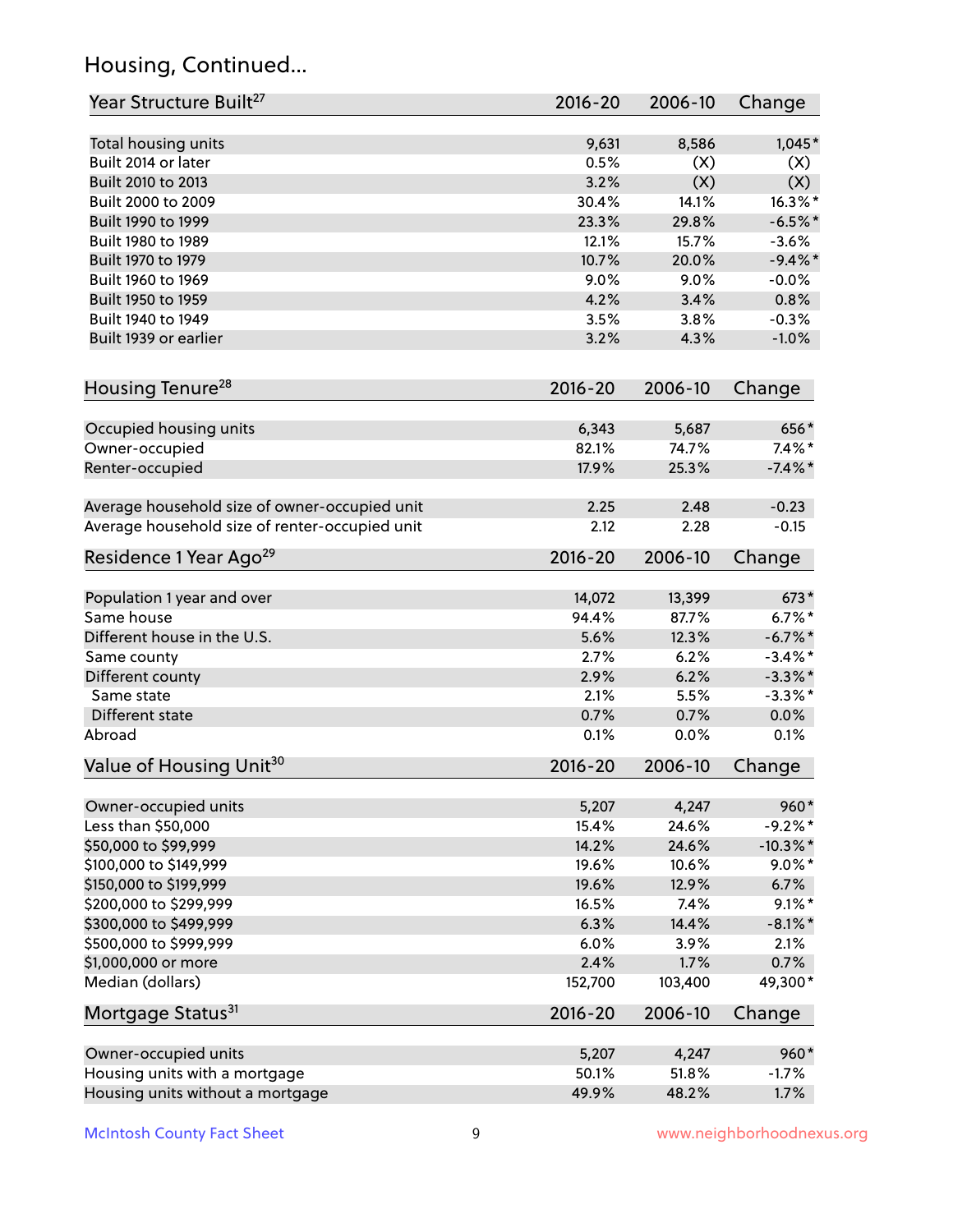# Housing, Continued...

| Selected Monthly Owner Costs <sup>32</sup>                                            | 2016-20 | 2006-10 | Change         |
|---------------------------------------------------------------------------------------|---------|---------|----------------|
| Housing units with a mortgage                                                         | 2,611   | 2,201   | 410            |
| Less than \$300                                                                       | 0.7%    | 0.0%    | 0.7%           |
| \$300 to \$499                                                                        | 2.4%    | 7.1%    | $-4.7%$        |
| \$500 to \$999                                                                        | 27.7%   | 36.9%   | $-9.2%$        |
| \$1,000 to \$1,499                                                                    | 33.1%   | 36.4%   | $-3.3%$        |
| \$1,500 to \$1,999                                                                    | 21.1%   | 9.0%    | 12.1%*         |
| \$2,000 to \$2,999                                                                    | 10.6%   | 8.9%    | 1.7%           |
| \$3,000 or more                                                                       | 4.4%    | 1.8%    | 2.7%           |
| Median (dollars)                                                                      | 1,196   | 1,062   | $134*$         |
| Housing units without a mortgage                                                      | 2,596   | 2,046   | 550*           |
| Less than \$150                                                                       | 1.4%    | 7.3%    | $-5.9\%$ *     |
| \$150 to \$249                                                                        | 15.0%   | 21.0%   | $-6.0%$        |
| \$250 to \$349                                                                        | 30.5%   | 26.5%   | 4.0%           |
| \$350 to \$499                                                                        | 23.1%   | 29.6%   | $-6.5%$        |
| \$500 to \$699                                                                        | 22.1%   | 13.5%   | $8.6\%$ *      |
| \$700 or more                                                                         | 7.9%    | 2.0%    | $5.9\%$ *      |
| Median (dollars)                                                                      | 370     | 332     | 38             |
| Household Income <sup>33</sup>                                                        |         |         |                |
| Housing units with a mortgage (excluding units where<br>SMOCAPI cannot be computed)   | 2,604   | 2,201   | 403            |
| Less than 20.0 percent                                                                | 38.3%   | 39.8%   | $-1.5%$        |
| 20.0 to 24.9 percent                                                                  | 14.7%   | 16.9%   | $-2.2%$        |
| 25.0 to 29.9 percent                                                                  | 5.4%    | 4.3%    | 1.1%           |
| 30.0 to 34.9 percent                                                                  | 7.7%    | 11.1%   | $-3.5%$        |
| 35.0 percent or more                                                                  | 33.9%   | 27.9%   | 6.1%           |
| Not computed                                                                          | 7       | 0       | 7              |
| Housing unit without a mortgage (excluding units where<br>SMOCAPI cannot be computed) | 2,568   | 2,025   | $543*$         |
| Less than 10.0 percent                                                                | 47.4%   | 44.1%   | 3.3%           |
| 10.0 to 14.9 percent                                                                  | 22.1%   | 14.8%   | 7.3%           |
| 15.0 to 19.9 percent                                                                  | 15.3%   | 11.0%   | 4.4%           |
| 20.0 to 24.9 percent                                                                  | 4.8%    | 6.5%    | $-1.7%$        |
| 25.0 to 29.9 percent                                                                  | 1.0%    | 7.7%    | $-6.7\%$ *     |
| 30.0 to 34.9 percent                                                                  | 4.1%    | 0.6%    | $3.4\%$ *      |
| 35.0 percent or more                                                                  | 5.3%    | 15.3%   | $-10.0\%$ *    |
| Not computed                                                                          | 28      | 21      | 7 <sup>7</sup> |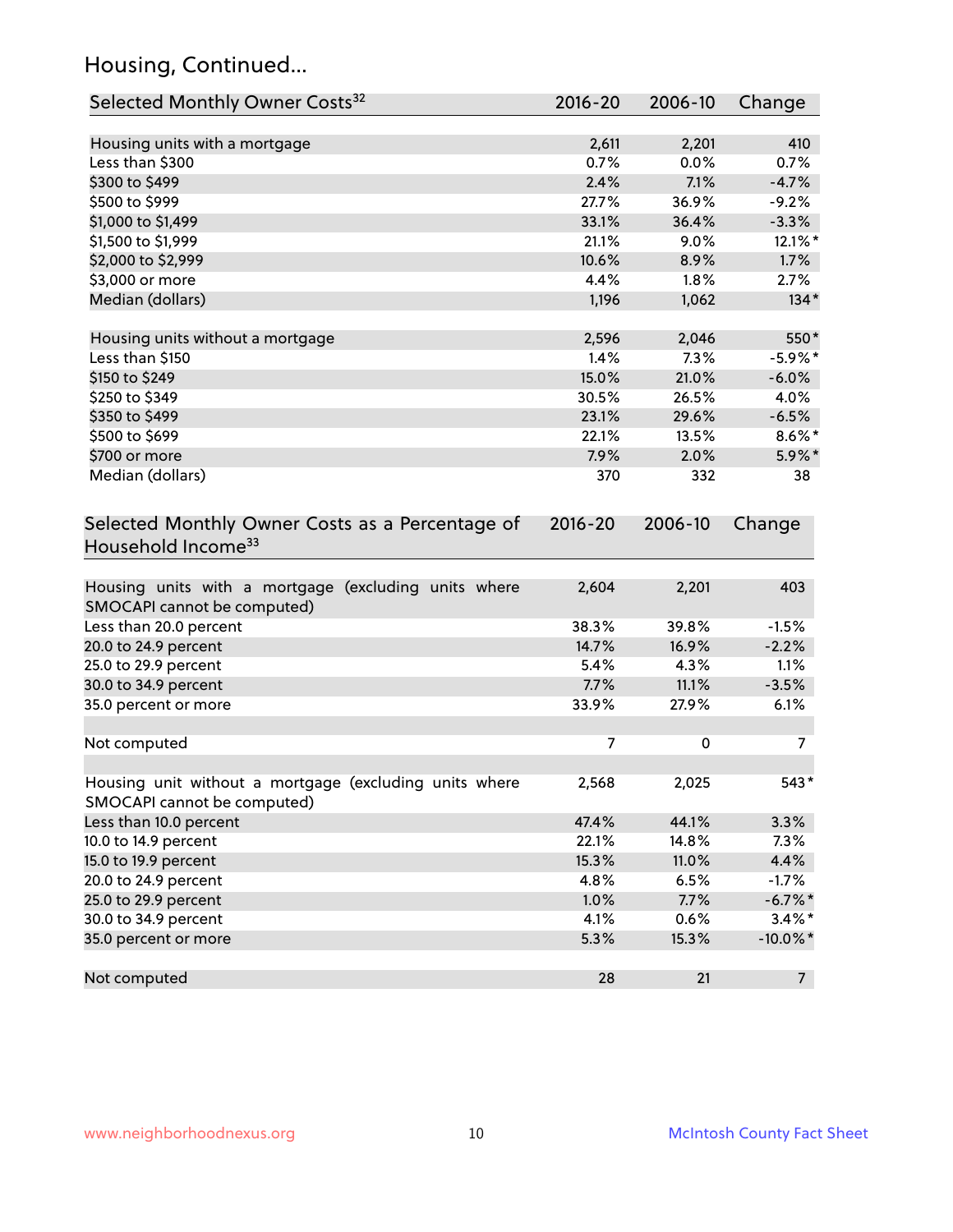# Housing, Continued...

| Gross Rent <sup>34</sup>                                                       | 2016-20     | 2006-10 | Change    |
|--------------------------------------------------------------------------------|-------------|---------|-----------|
|                                                                                |             |         |           |
| Occupied units paying rent                                                     | 1,023       | 1,093   | $-70$     |
| Less than \$200                                                                | 0.0%        | 5.6%    | $-5.6%$   |
| \$200 to \$499                                                                 | 18.0%       | 28.3%   | $-10.3%$  |
| \$500 to \$749                                                                 | 27.3%       | 39.6%   | $-12.3%$  |
| \$750 to \$999                                                                 | 21.7%       | 25.6%   | $-3.9%$   |
| \$1,000 to \$1,499                                                             | 28.4%       | 0.9%    | 27.5%*    |
| \$1,500 to \$1,999                                                             | 4.6%        | 0.0%    | 4.6%      |
| \$2,000 or more                                                                | $0.0\%$     | $0.0\%$ | $0.0\%$   |
| Median (dollars)                                                               | 798         | 592     | 206*      |
|                                                                                |             |         |           |
| No rent paid                                                                   | 113         | 347     | $-234*$   |
|                                                                                |             |         |           |
| Gross Rent as a Percentage of Household Income <sup>35</sup>                   | $2016 - 20$ | 2006-10 | Change    |
|                                                                                |             |         |           |
| Occupied units paying rent (excluding units where GRAPI<br>cannot be computed) | 936         | 1,080   | $-144$    |
| Less than 15.0 percent                                                         | 13.8%       | 23.9%   | $-10.1%$  |
| 15.0 to 19.9 percent                                                           | 17.7%       | 16.6%   | 1.2%      |
| 20.0 to 24.9 percent                                                           | 5.8%        | 1.6%    | $4.2\%$ * |
| 25.0 to 29.9 percent                                                           | 9.8%        | 8.8%    | $1.0\%$   |
| 30.0 to 34.9 percent                                                           | 6.8%        | 8.4%    | $-1.6%$   |
| 35.0 percent or more                                                           | 46.0%       | 40.7%   | 5.3%      |

| Not computed | २८८ |  |
|--------------|-----|--|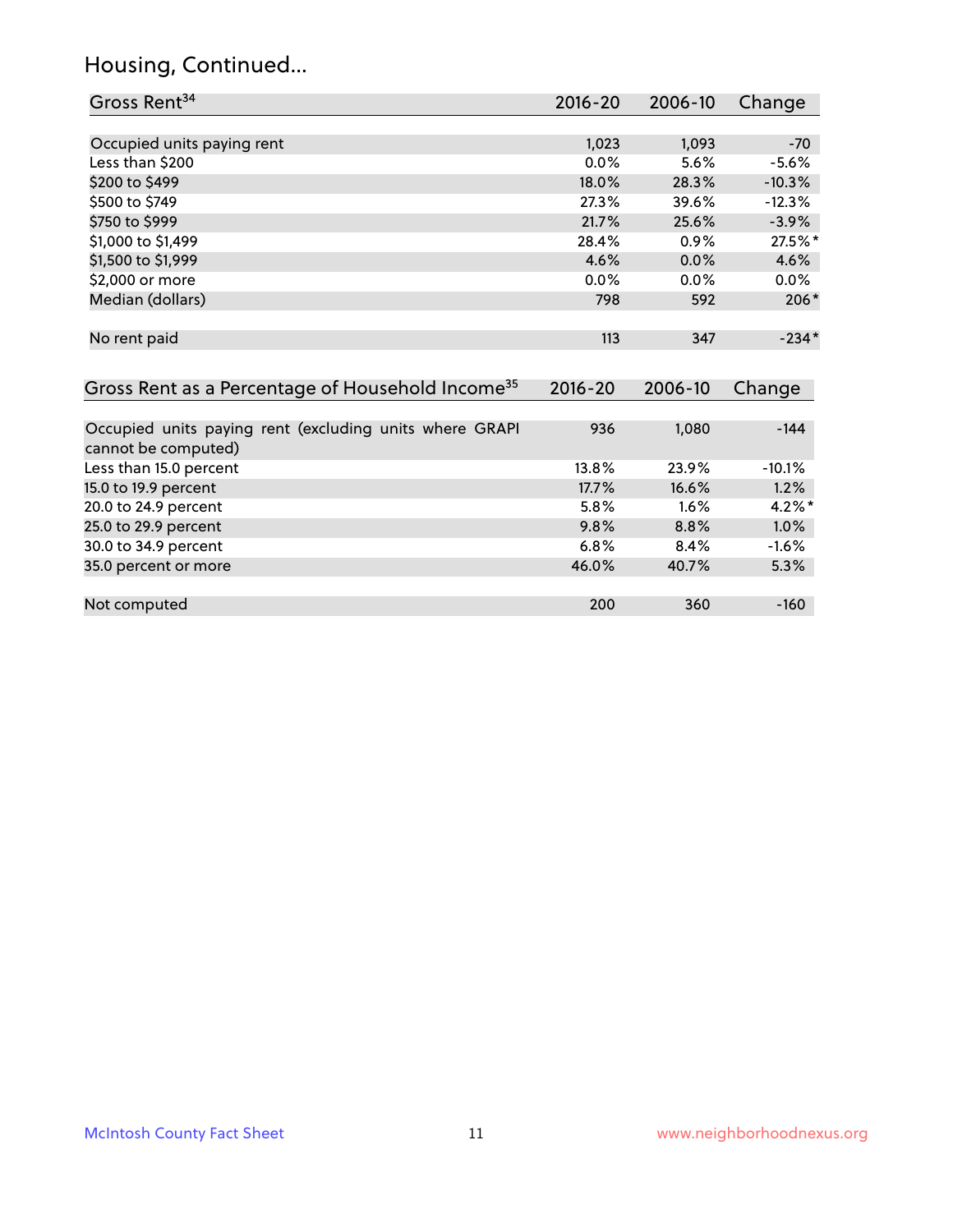# Community Involvement

| Voter Registration and Turnout <sup>36</sup> | 2020  |
|----------------------------------------------|-------|
|                                              |       |
| Active registered voters                     | 9,198 |
| Number voted in Presidential election        | 6.630 |
| Percent voted in Presidential election       | 72.1% |

## Transportation

| Commuting to Work <sup>37</sup>           | 2016-20     | 2006-10 | Change               |
|-------------------------------------------|-------------|---------|----------------------|
|                                           |             |         |                      |
| Workers 16 years and over                 | 6,362       | 5,960   | 402                  |
| Car, truck, or van - drove alone          | 81.8%       | 76.3%   | 5.5%                 |
| Car, truck, or van - carpooled            | 8.8%        | 14.8%   | $-6.0%$              |
| Public transportation (excluding taxicab) | 0.4%        | 0.7%    | $-0.4%$              |
| Walked                                    | 1.3%        | 2.7%    | $-1.4%$              |
| Other means                               | $0.0\%$     | 1.5%    | $-1.5%$              |
| Worked at home                            | 7.7%        | 4.0%    | $3.7\%$ <sup>*</sup> |
| Mean travel time to work (minutes)        | 29.6        | 25.7    | $3.9*$               |
| Vehicles Available <sup>38</sup>          | $2016 - 20$ | 2006-10 | Change               |
| Occupied housing units                    | 6,343       | 5,687   | 656*                 |
| No vehicles available                     | 6.2%        | 5.4%    | 0.8%                 |
| 1 vehicle available                       | 29.0%       | 35.3%   | $-6.3%$              |
| 2 vehicles available                      | 38.6%       | 32.6%   | 6.0%                 |
| 3 or more vehicles available              | 26.1%       | 26.7%   | $-0.5%$              |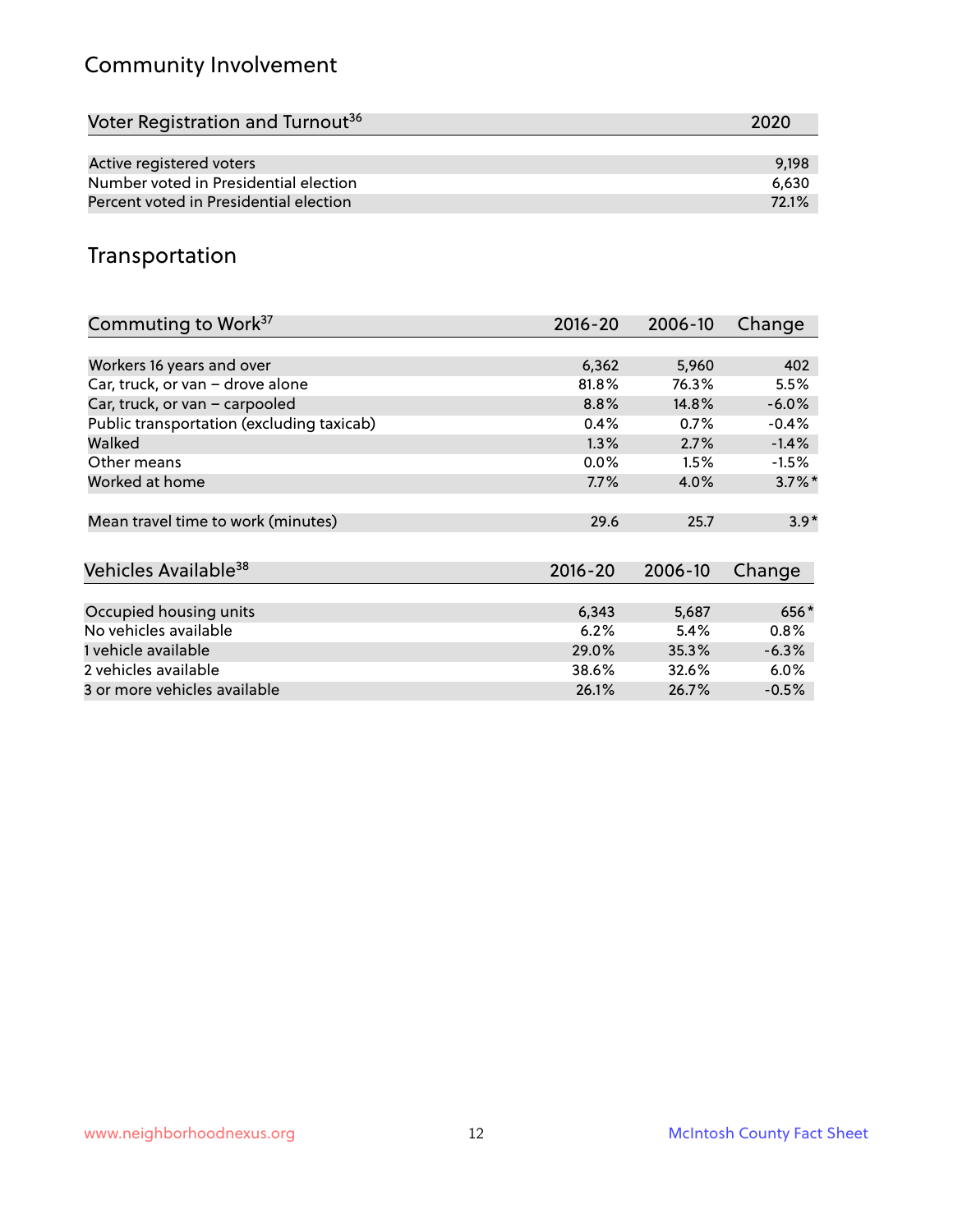#### Health

| Health Insurance coverage <sup>39</sup> | 2016-20 |
|-----------------------------------------|---------|
|-----------------------------------------|---------|

| Civilian Noninstitutionalized Population                | 14,007 |
|---------------------------------------------------------|--------|
| With health insurance coverage                          | 87.5%  |
| With private health insurance coverage                  | 61.3%  |
| With public health coverage                             | 42.7%  |
| No health insurance coverage                            | 12.5%  |
| Civilian Noninstitutionalized Population Under 19 years | 2,427  |
| No health insurance coverage                            | 8.4%   |
| Civilian Noninstitutionalized Population 19 to 64 years | 7,791  |
| In labor force:                                         | 5,557  |
| Employed:                                               | 5,321  |
| With health insurance coverage                          | 82.9%  |
| With private health insurance coverage                  | 57.2%  |
| With public coverage                                    | 5.7%   |
| No health insurance coverage                            | 17.1%  |
| Unemployed:                                             | 236    |
| With health insurance coverage                          | 64.0%  |
| With private health insurance coverage                  | 57.2%  |
| With public coverage                                    | 12.7%  |
| No health insurance coverage                            | 36.0%  |
| Not in labor force:                                     | 2,234  |
| With health insurance coverage                          | 75.4%  |
| With private health insurance coverage                  | 39.3%  |
| With public coverage                                    | 51.1%  |
| No health insurance coverage                            | 24.6%  |

| <b>Health Factors</b>                                                                   | <b>Most Recent</b> |
|-----------------------------------------------------------------------------------------|--------------------|
|                                                                                         |                    |
| Premature Death (YPLL before age 75 per 100,000 population, age-adjusted) <sup>40</sup> | 11,221.5           |

| $\frac{1}{2}$ . The compact of $\frac{1}{2}$ is the compact of the state of the state of the state of $\frac{1}{2}$ |       |
|---------------------------------------------------------------------------------------------------------------------|-------|
| Average number of Physically Unhealthy Days <sup>41</sup>                                                           | 4.7   |
| Average number of Mentally Unhealthy Days <sup>42</sup>                                                             | 5.5   |
| Low Birthweight Births <sup>43</sup>                                                                                | 11.9% |
| Diabetes Prevalence <sup>44</sup>                                                                                   | 12.5% |
| HIV Prevalence (per 100,000 population) <sup>45</sup>                                                               | 453.1 |
| Rate, Deduplicated ER Visits for Asthma, Ages 0-17 <sup>46</sup>                                                    | 484.5 |